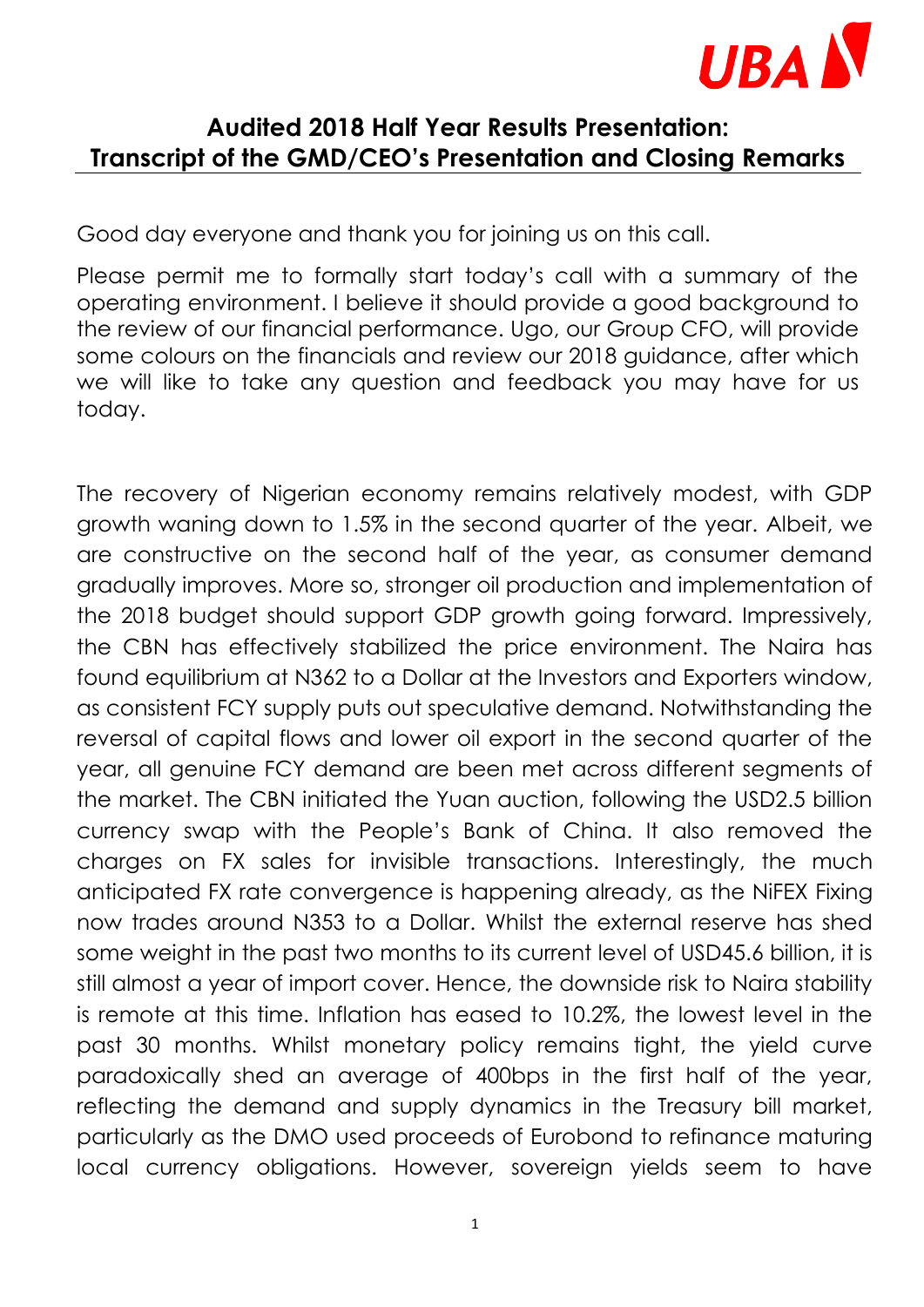

bottomed out, as foreign portfolio outflow in the past two months continues to send yields north, especially at the long end of the curve.

The regulatory environment has been relatively stable, as the CBN adopts moral suasion and developmental philosophy towards stimulating credit growth. Recently, the framework for on-lending programme under the differentiated CRR was released and our regulator has also provided clarity on the appetite of the CBN to invest in bonds of Tripple-A corporates. The CBN also introduced the Non-Oil Export Stimulation Facility (NESF). Issuance of CPs by corporates may weaken prospect for loan growth and influence the pricing of wholesale deposits, the impact of which could be material. The Pension Commission implemented the multi-fund structure, which is aimed at aligning the investment policy statements and strategies of the funds to the profile of the pension contributors. This has no impact on our contribution and cost. Overtime, we think it should further stimulate the growth of pension industry asset and thus will be positive for our custody subsidiary.

On the fiscal side, revenue generation has improved, from both oil and non-oil sources, thanks to strong oil price and enhanced tax compliance. Subsequently, the statutory allocation to the three tiers of government has grown to new highs and this improved liquidity has largely helped to resolve outstanding salary and other obligations of the State governments. The FGN is also working on settling outstanding contractor obligations through issuance of debt notes, which should further stimulate liquidity and rev up economic activities. Whilst we remain prudent on the run-up to elections, we are constructive on the democratic values and maturity of Nigerian electorates, and thus we think the downside risks from election is modest.

Having spent time on Nigerian macros, being our single largest market, with 60% earnings contribution, I will now review a few developments in some of our other markets in Africa. In Ghana, inflation is down to single digit, with headline rate printing at 9.6% in July, which is within the Bank of Ghana's target of 8% plus or minus 2%. Motivated by the benign inflation outlook,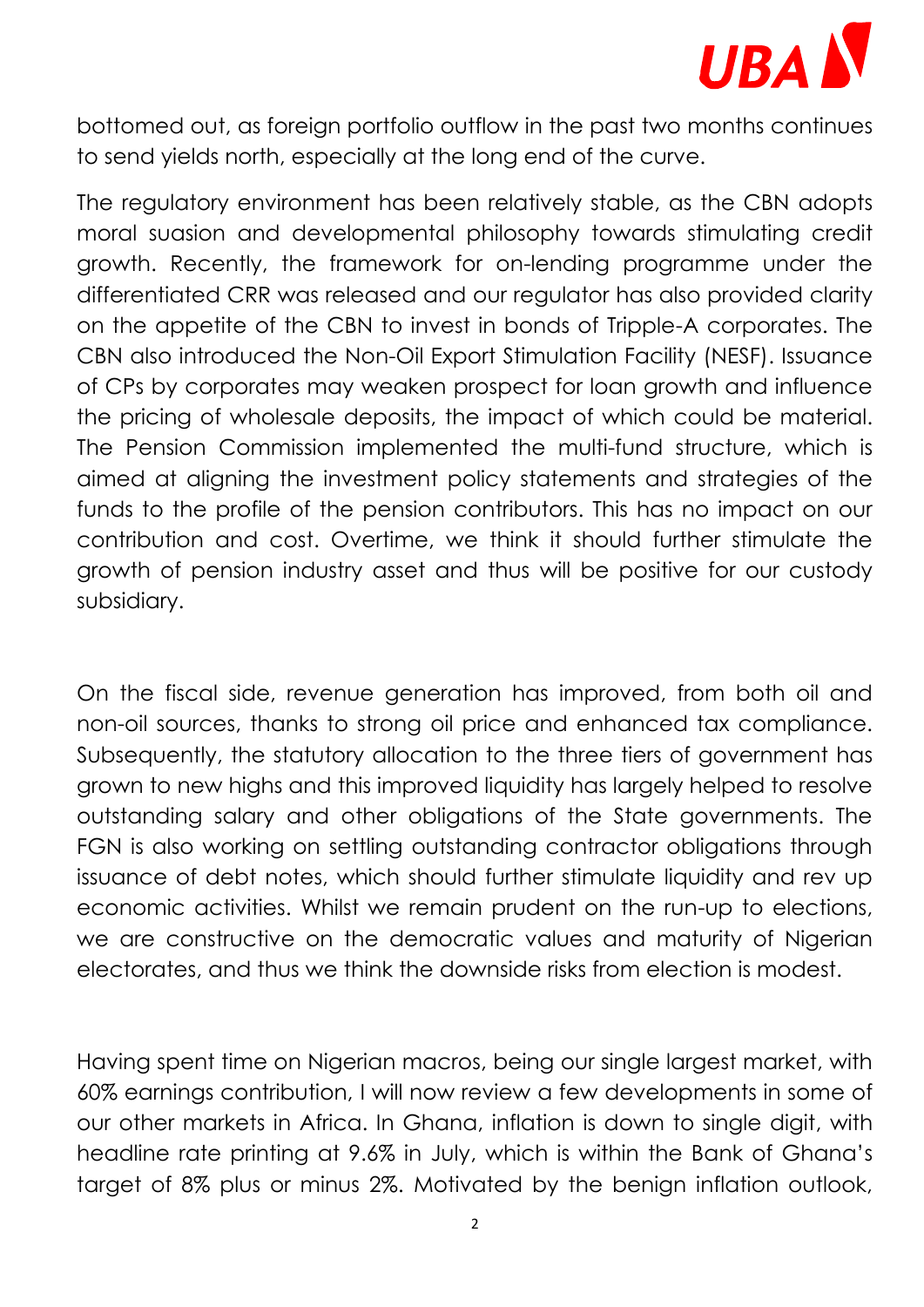

monetary policy authority has reduced the MPR by 300 basis points to 17%. Thanks to the 28% year-to-date recovery in cocoa prices and the strong oil price, Ghana boasts of a trade surplus and foreign reserve rose to USD7.8 billion or 4.2 months of import cover in May, although it has shed weight in the past three months, as foreign portfolio outflows put pressure on reserve and the Cedi. The currency, which only depreciated about 3% in the first half of the year has weakened 5% between July and August. Albeit, the fundamentals of the economy remain strong, with the GDP growing 6.8% in the first quarter. Credit growth remains tepid, as banks focus on NPL resolution and recapitalization, ahead of the December 31, 2018 deadline. I am pleased to note that UBA Ghana is very close to meeting the GHC400million capital requirement from internally generated earnings. More so, we are committed to further investment in Ghana, if need be just as our co-shareholders are also supportive. The Bank of Ghana as well as the government is very proactive and committed to financial system stability, and this stance has been demonstrated over time, including the recent regulatory action on some banks in the country.

In Kenya, the debate on rate cap has been a stalemate, as the MPs insisted on leaving lending rate cap, though with a compromise to remove the floor rate on deposits. Given our corporate and middle market play in Kenya, our business has been less vulnerable. That been said, the decision to remove the floor rate on deposits should be supportive of our effort towards lowering funding cost in Kenya. As the impact of the previous drought eases, food prices are moderating, thus keeping headline inflation rate around 4.5%. Notwithstanding concerns over the impact of 16% VAT on fuel, headline inflation rate should remain within the CBK target. The Shilling should remain stable, with the external reserve at USD9 billion, an all-time high, which can fund up to 6 months of import.

Zambia has been in the news lately on concern that lower copper prices and uncertainties around the IMF facility would dampen economic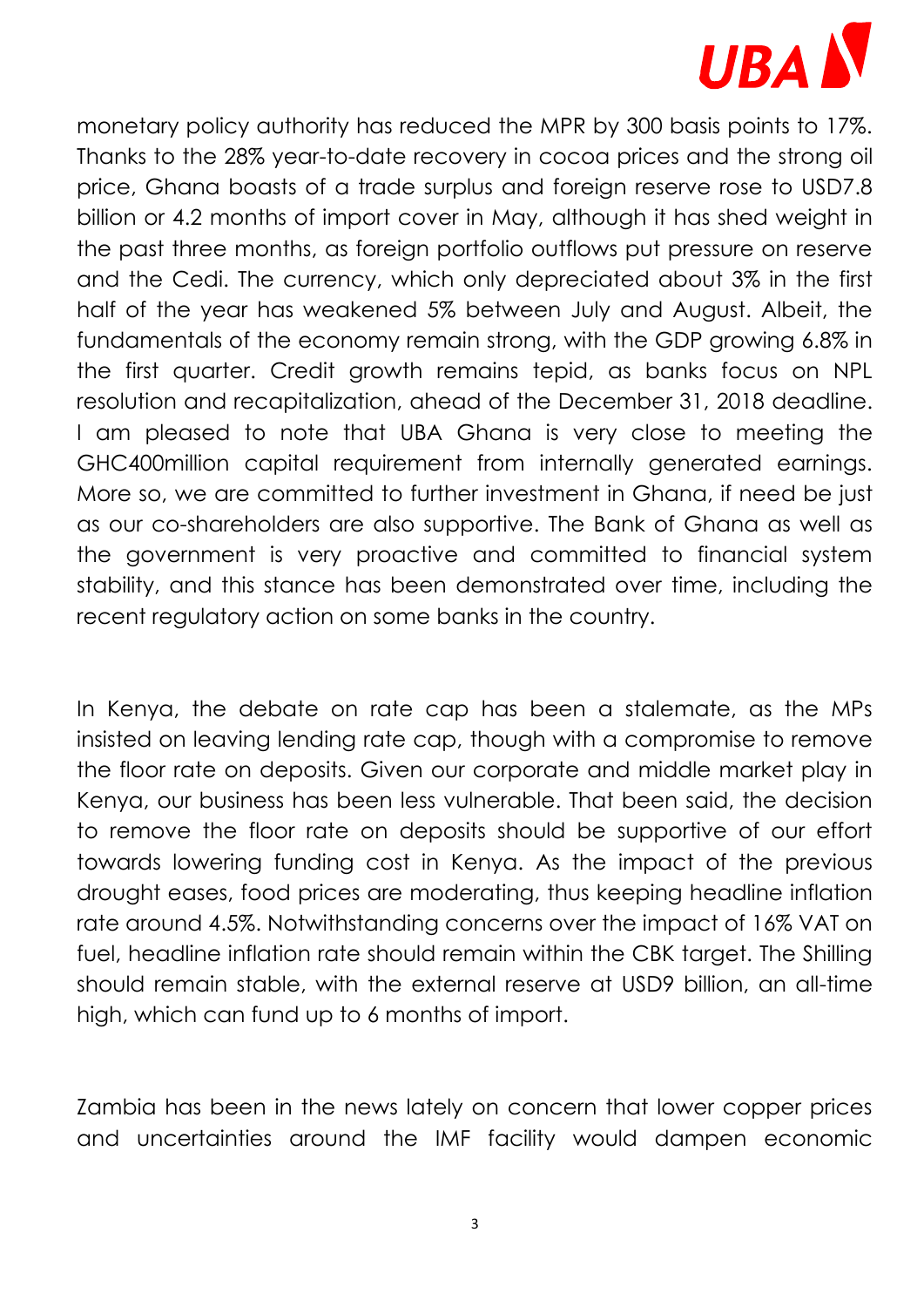

progress. Yields on the Sovereign Eurobond rose to 16% and market is tight on concern of monetary and fiscal policy reactions.

At this point, let me quickly highlight a few points in the Audited 2018 Half Year Results, before I invite Ugo, to review the accounts in more details.

Our ALM initiatives improved asset yields and grew interest income by 21%, despite prevailing yield environment. I am particularly pleased with the results of our renewed commitment to the retail market, with an impressive 24% growth in retail savings and current account deposits. This underpins the increasing penetration of our digital offerings. We maintained net interest margin at 7.4%, notwithstanding price competition for wholesale deposits and the impact of rising global interest rates on our foreign currency funding.

We closed the first half of the year with  $#58$  billion profit before tax and N43.8 billion profit after tax, translating to pre-tax and post-tax return on average equity of 23% and 17% respectively. We are committed to delivering our 2018 targets and more importantly investing in the future sustainability of our business, as we believe our investment in people, technology and processes will distinguish our franchise over the long term.

Our broader Africa network continues to grow in significance, contributing 40% of Group's profit. Our large network provides earnings diversification and an increasing ability to benefit from group synergies, driving our capability to leverage scale and scope economies. I am happy with the rapid rollout of our Virtual Banker, Leo, in eighteen markets. This novel offering which debuted on Facebook messenger has now been launched on WhatsApp, taking banking to chat platforms and integrating service into our customers' lifestyle. This is just one example of how we can rapidly implement new products and services across Africa. We are reengineering our global offices in New York, London and Paris, particularly as the recent Authorization of the PRA and FCA to our subsidiary in United Kingdom brings significant new opportunities to deepen our international trade business and enhance our positioning as the preferred conduit for capital flows between Africa and Europe.

## **At this point, I would like to hand over to Ugo, our Group CFO, to discuss the results in more details. Thank you.**